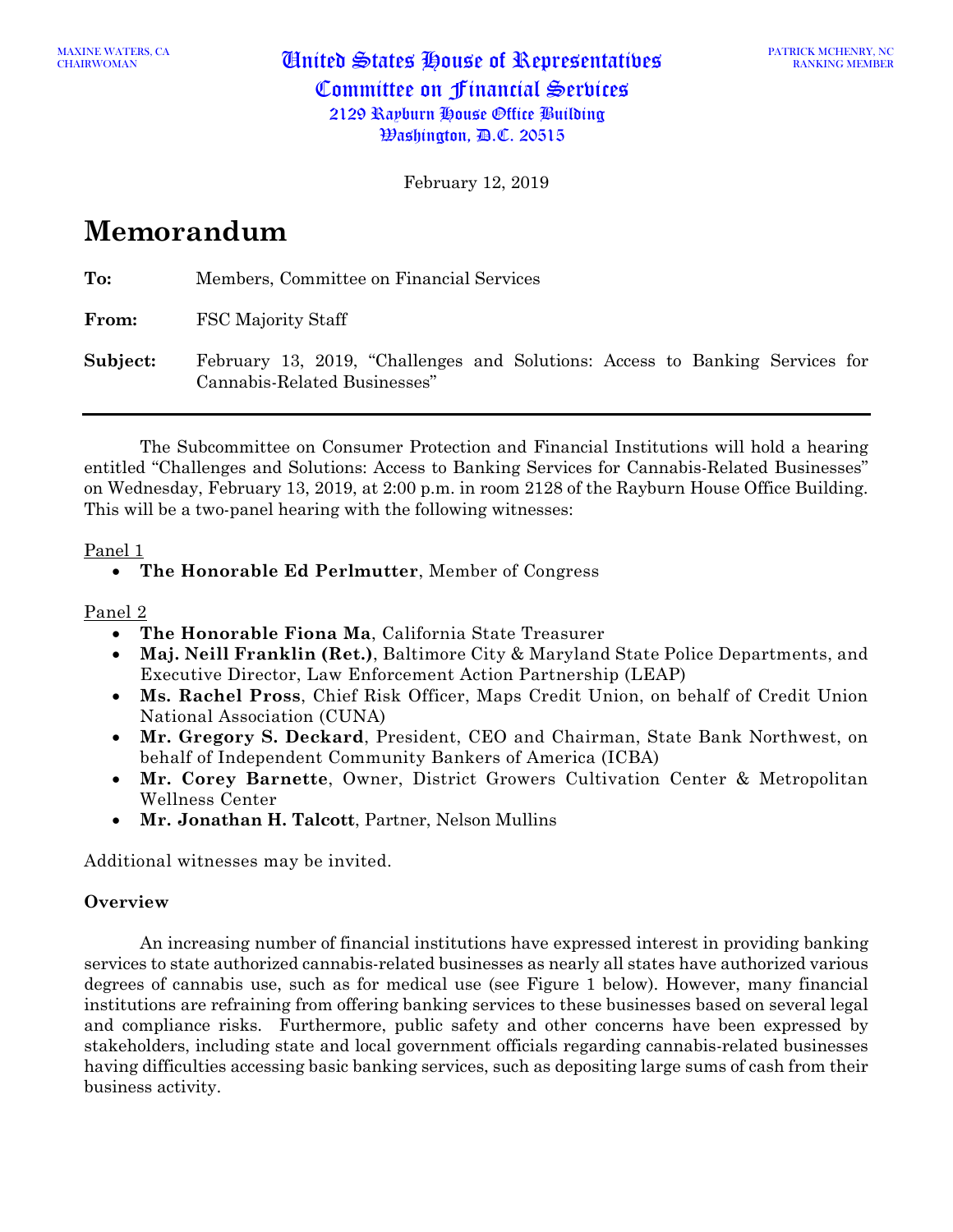Reps. Ed Perlmutter (D-CO), Denny Heck (D-WA), Steve Stivers (R-OH), and Warren Davidson (R-OH) have a discussion draft for the Secure and Fair Enforcement Banking Act of 2019 (SAFE Banking Act) that will be considered at this hearing. The proposal, among other things, would harmonize federal and state law concerning cannabis-related businesses and allow these businesses access to banking services. Additionally, depository institutions and their employees would be exempt from federal prosecution or investigation solely for providing banking services to a state authorized cannabis-related business.



**Figure 1. Map of State Marijuana Laws** February 2019

*Source: CRS presentation of data from the National Conference of State Legislatures.[1](#page-1-0)*

# **Background**

<span id="page-1-0"></span> <sup>1</sup> Limited-access medical marijuana refers to cannabis with low THC content or cannabidiol (CBD) oil. "State-approved" refers to either state laws that (1) allow for recreational and/or medical marijuana use and/or (2) decriminalize the possession of marijuana in small amounts. "Decriminalization" refers to a state's action to remove accompanying criminal penalties for possession of marijuana in small amounts; however, civil penalties remain. While the District of Columbia (DC) has approved recreational retail of marijuana, Congress has blocked DC from using funds to regulate and tax marijuana sales. Of the U.S. territories, only the Northern Mariana Islands have approved recreational/retail marijuana use. Guam and Puerto Rico have approved medical marijuana use. Guam and the U.S. Virgin Islands have approved decriminalization of marijuana. American Samoa has not taken any action to either decriminalize marijuana or approve recreational or medical marijuana.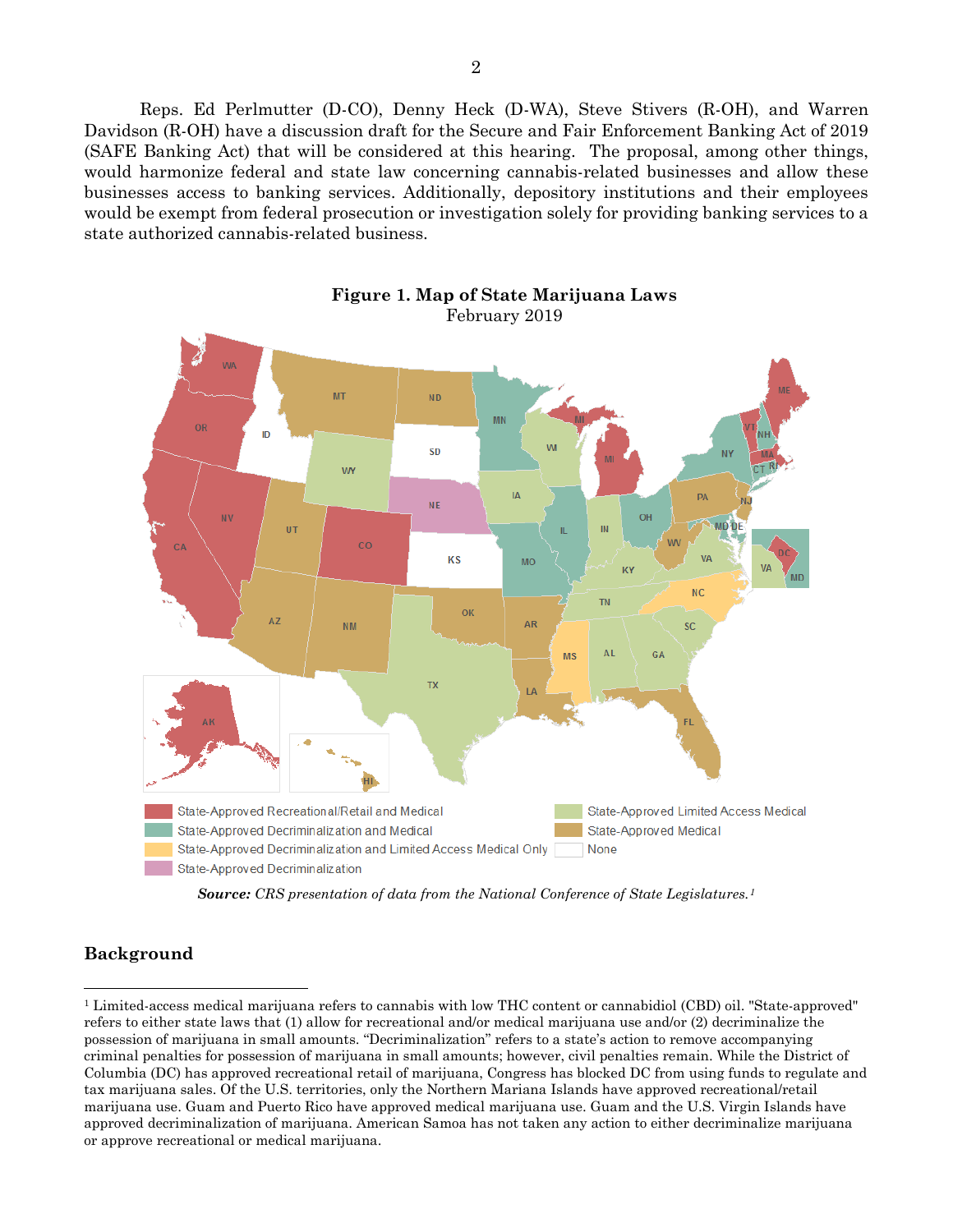Under federal law, the cultivation, possession, and distribution of marijuana are illegal, except for the purposes of sanctioned research. States, however, have established a range of laws and policies regarding marijuana's medical and recreational use. Most states have deviated from an across-the-board prohibition of marijuana, and it is now more so the rule than the exception that states have laws and policies allowing for some cultivation, sale, distribution, and possession of marijuana—all of which are contrary to the federal Controlled Substances Act (CSA). Nearly all states allow for the medical use of marijuana in some capacity, and a small but increasing number of states allow for some recreational use of marijuana (see Figure 1 above). These developments have spurred several questions for policymakers, including issues relating to access to financial services provided by federally-insured depository institutions for state authorized cannabis-related businesses.[2](#page-2-0)

Current federal anti-money laundering requirements affirmatively enlist financial institutions to aid in the investigation and prosecution of those who violate federal laws, including the CSA. For example, financial institutions generally must file suspicious activity reports (SARs) with FinCEN regarding financial transactions suspected to be derived from specified illegal activities, including the sale of marijuana. Depository institutions and certain other financial institutions also must establish and maintain anti-money laundering programs, designed to ensure that the institutions' officers and employees have sufficient knowledge of their customers and of the businesses of those customers to identify the circumstances under which filing SARs is appropriate. Even in the absence of suspicion, financial institutions must file currency transaction reports (CTRs) with FinCEN relating to transactions involving \$10,000 or more in cash or other "currency." The failure to comply with these reporting requirements can result in fines and imprisonment.

In response to ongoing state cannabis legalization efforts, both the Department of Justice (DOJ) and the Treasury Department's Financial Crimes Enforcement Network (FinCEN) have issued various memos and guidance on the topic. For example, in an August 29, 2013 memorandum, former Deputy Attorney General James Cole stated that while marijuana remains an illegal substance under the CSA, DOJ would focus its resources on the "most significant threats in the most effective, consistent, and rational way." The memo outlined eight enforcement priorities for DOJ, including preventing the distribution of marijuana to minors; preventing revenue from the sale of marijuana from going to criminal enterprises, gangs, and cartels; and preventing state-authorized marijuana activity from being used as a cover or pretext for the trafficking of other illegal drugs or other illegal activity.[3](#page-2-1) In a February 14, 2014 memorandum, Deputy Attorney General Cole further reinforced these enforcement priorities, specifically as they relate to the prosecution of marijuanarelated financial crimes. The memo directed the U.S. Attorneys that "in determining whether to charge individuals or institutions with ... [certain financial] offenses based on marijuana-related violations of the CSA, prosecutors should apply the eight enforcement priorities described in the August 29 guidance.["4](#page-2-2)

<span id="page-2-0"></span> <sup>2</sup> For a broader discussion of these policy issues, see "The Marijuana Policy Gap and the Path Forward," Lisa N. Sacco, Congressional Research Service, March 10, 2017, available at[: http://www.crs.gov/Reports/R44782.](http://www.crs.gov/Reports/R44782) Furthermore, various state and local governments have explored different ways to address the specific challenges with access to financial services for cannabis-related businesses. For example, see the California Cannabis Banking Working Group materials, available at[: https://www.treasurer.ca.gov/cbwg/.](https://www.treasurer.ca.gov/cbwg/)<br><sup>3</sup> "Guidance Regarding Marijuana Enforcement," U.S. Department of Justice, August 29, 2013, available at:

<span id="page-2-1"></span>https://www.justice.gov/iso/opa/resources/3052013829132756857467.pdf.<br><sup>4</sup> "Guidance Regarding Marijuana Related Financial Crimes," U.S. Department of Justice, February 14, 2014, available

<span id="page-2-2"></span>at[: https://dfi.wa.gov/documents/banks/dept-of-justice-memo.pdf.](https://dfi.wa.gov/documents/banks/dept-of-justice-memo.pdf)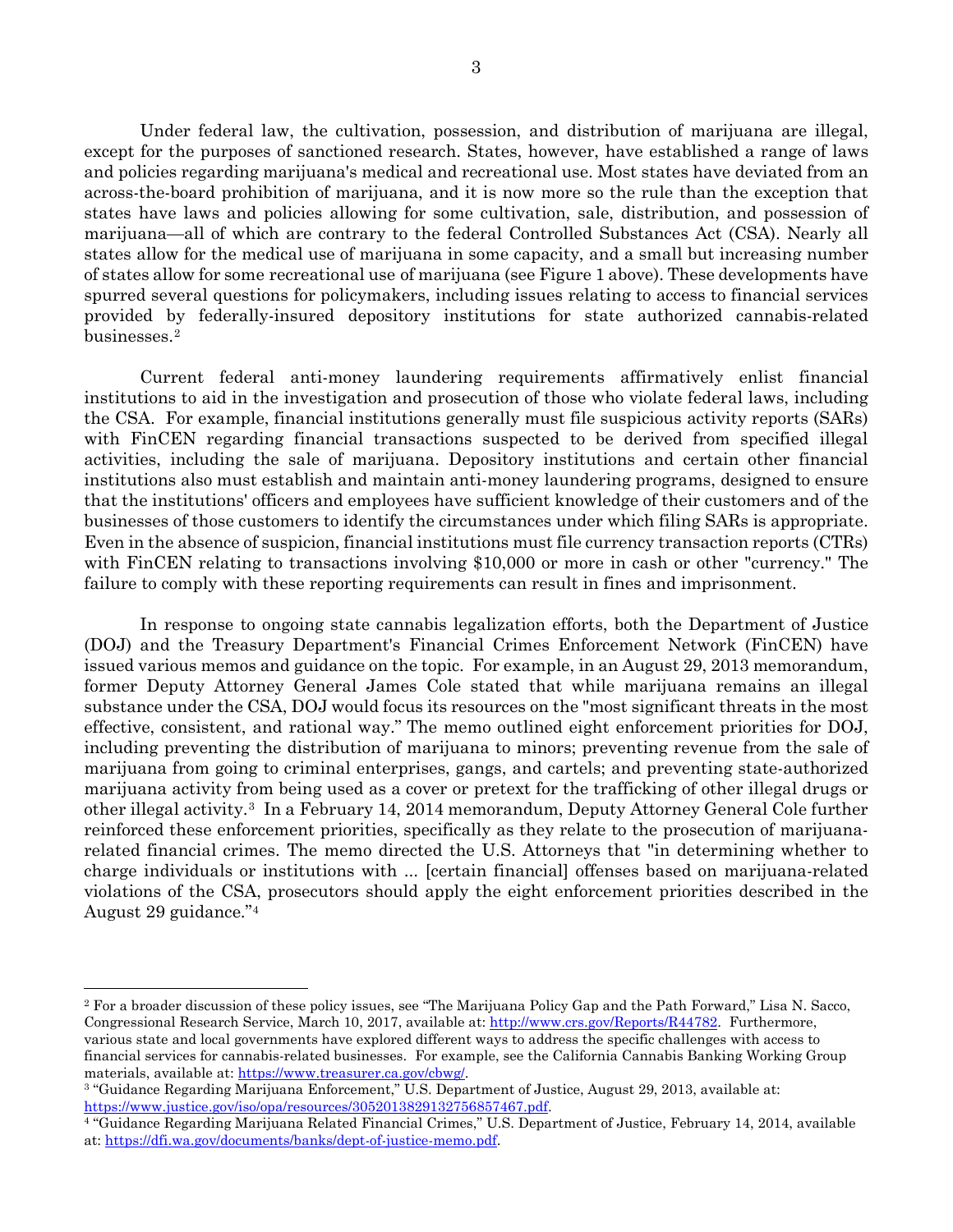FinCEN issued its own guidance with respect to cannabis-related financial crimes on February 14, 2014.<sup>[5](#page-3-0)</sup> This guidance provides a roadmap for financial institutions seeking to comply with suspicious activity reporting requirements when providing financial services to state authorized cannabis-related businesses, while also alerting FinCEN to transactions that might trigger federal enforcement priorities. Specifically, the FinCEN guidance states that:

[b]ecause federal law prohibits the distribution and sale of marijuana, financial transactions involving a marijuana-related business would generally involve funds derived from illegal activity. Therefore, a financial institution is required to file a SAR on activity involving a marijuana-related business (including those duly licensed under state law) in accordance with this guidance and [FinCEN regulations].<sup>6</sup>

FinCEN advised financial institutions that, in providing services to a cannabis-related business, they must file one of three types of special SARs:

- 1. Cannabis Limited SAR: The cannabis limited SAR is seen to be appropriate when the bank determines, after the exercise of due diligence, that a customer is not engaged in any activities that violate state law or implicate the investigation and prosecution priorities in the Cole Memorandum;[7](#page-3-2)
- 2. Cannabis Priority SAR: A cannabis priority SAR must be filed when the financial institution believes a customer is engaged in activities that implicate DOJ's investigation and prosecution priorities;[8](#page-3-3) and,
- 3. Cannabis Termination SAR: A financial institution is instructed to file a cannabis termination SAR when it finds it necessary to sever its relationship with a customer to maintain an effective anti-money laundering program.

FinCEN also provides examples of "red flags" that may indicate that a cannabis priority SAR is appropriate.[9](#page-3-4)

On January 4, 2018, then Attorney General Jeff Sessions issued a new DOJ memo on marijuana enforcement, effectively rescinding the memoranda written by former Deputy Attorney General Cole on the topic. However, after Reps. Heck, Perlmutter, Young and other Members of Congress wrote a letter urging FinCEN to maintain their 2014 guidance,<sup>[10](#page-3-5)</sup> the Treasury Department responded that the FinCEN guidance would remain in place.<sup>[11](#page-3-6)</sup>

Notwithstanding the FinCEN guidance remaining valid, many financial institutions remain reluctant to serve cannabis-related businesses, and many of those businesses continue to have little to no access to traditional banking services. As such, cannabis-related businesses have been

<span id="page-3-0"></span> <sup>5</sup> "BSA Expectations Regarding Marijuana-Related Business," U.S. Department of the Treasury, Financial Crimes Enforcement Network, FIN-2014-G001, February 14, 2014, available at: [https://www.fincen.gov/sites/default/files/shared/FIN-2014-G001.pdf.](https://www.fincen.gov/sites/default/files/shared/FIN-2014-G001.pdf)

<span id="page-3-1"></span> $6$  Ibid.

<span id="page-3-2"></span><sup>7</sup> "Guidance Regarding Marijuana Enforcement," U.S. Department of Justice, August 29, 2013, available at: https://www.justice.gov/iso/opa/resources/3052013829132756857467.pdf.<br><sup>8</sup> Ibid., p. 4.

<span id="page-3-3"></span>

<span id="page-3-4"></span><sup>9</sup> Ibid., pp. 5-7. Some examples of "red flags" noted in the guidance are: "[t]he business is unable to produce satisfactory documentation or evidence to demonstrate that it is duly licensed and operating consistently with state law"; and "[a] customer seeks to conceal or disguise involvement in marijuana-related business activity."

<span id="page-3-5"></span><sup>10</sup> <https://dennyheck.house.gov/sites/dennyheck.house.gov/files/FINCEN%20MJ%20Guidance%20Letter%20FINAL.pdf>

<span id="page-3-6"></span><sup>11</sup> [https://dennyheck.house.gov/sites/dennyheck.house.gov/files/documents/Treasury%20Response%201.31.18\\_Heck.pdf](https://dennyheck.house.gov/sites/dennyheck.house.gov/files/documents/Treasury%20Response%201.31.18_Heck.pdf)